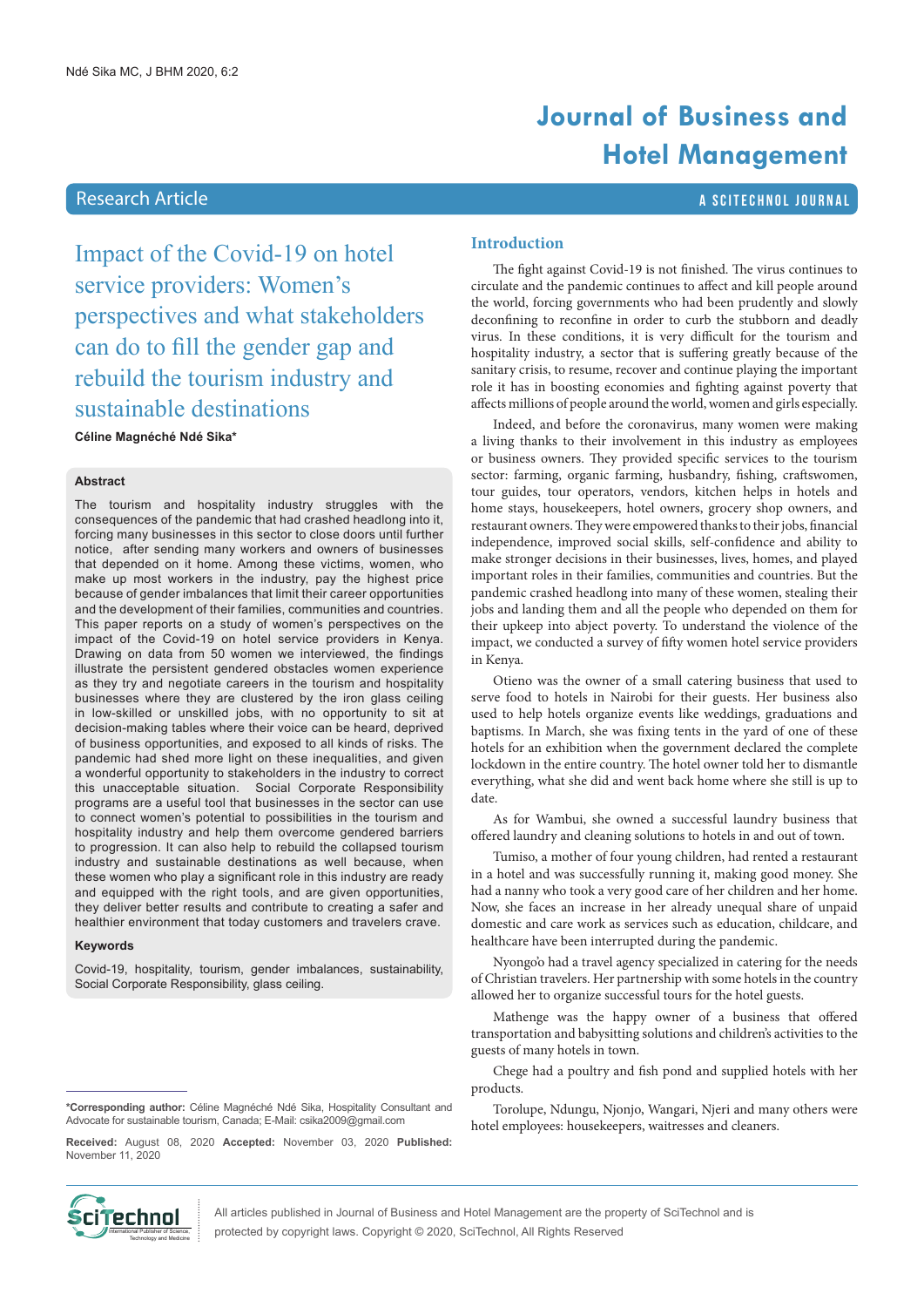They lost their jobs overnight due to the lockdown and travel restrictions, and with it were gone their financial autonomy, the interaction with others and with tourists, their self-esteem and the possibility to get out of their homes. They also saw how domestic violence rose, turning their lives into a daily nightmare. Ten out of those fifty women were pregnant and told me it happened during the confinement. And yet having babies wasn't on their list of priorities. In order to put food on the table and also escape violence at home, some of them decided to ignore the "Stay at home" instruction and go out to buy and sell produce, or sell tea and chapati they had made, exposing themselves to the virus. Others went back to their villages as soon as the government lifted the lockdown where they could at least have food from their relatives. Some others took to roundabouts where, with an increasing number of other women, they sit and wait for customers to hire them for the day as house helps, which doesn't always happen.

Will they get their job back after Coronavirus is gone? Nothing is sure because many hotels and resorts have issued closure notices until further notice. Some others have closed their doors for good. Would these women like to go back to the tourism and hospitality industry if they were given the opportunity to do so? Many would love to continue working in the industry but not for someone else, and not in the same conditions like before the Covid-19. Torolupe says: "I wasn't earning that much and the crazy hours we had made it difficult for me to balance work and family life. In addition, having to go back home late in the night exposed me to all kind of risks. One night I was gang-raped by street children. I don't want that to happen again. But I would like to continue working in the industry supplying fresh produce that I have grown directly to hotels and restaurants. If someone can help me do that, that will be very helpful. I will make good money, suppress the risk of being attacked in streets at night and have quality time with my family."

We need our industry back and soaring like in the past and even better than in the past because of the unquestionable and important role it plays in the fight against poverty and achieving the Sustainable Development Goals. For this to happen, collective efforts from all the stakeholders are required from the governments to businesses to individuals. And women should not be overlooked in this enterprise. Indeed, tourism cannot recover and soar without women who make up most workers in the sector, and without gender parity. Discrimination against women is real and tourism isn't an exception. Here women are an important component of the industry's workforce. They make up almost half of the formal sector yet they are far more likely than men to be found in lower-paid, unskilled jobs. The feminization of roles is real in the industry and the iron ceiling a palpable reality, preventing lots of them to access important positions were decisions are made and where women's voice can be heard. But to effectively and actively play their role in tourism recovery and in achieving the SDGs, women need a strong support.

#### **So, how can we support these important actors?**

By changing the way we think and do tourism and hospitality, and putting communities real and local people, nature and equality at the heart of all that we do. By actively involving and including these communities, youth and women in this process. In other words, by fully embracing and marrying sustainability. Many businesses were still dragging their feet, not wanting or willing to make that important move despite the many benefits sustainable businesses are making customers and employees' loyalty, for example. Now, it is going to be THE criteria that will have customers get out of their homes, spend their scarce resources and be loyal to a brand because with this

Coronavirus, customers are going to care more and more about their health, safety, security and nature.

Businesses in the tourism and hospitality industry can and should play an important role in rebuilding the tourism industry and sustainable destinations through women hotel service providers empowerment. Their Corporate Social Responsibility programs will successfully help to achieve this goal. Many women who lost their jobs in the industry won't get their job back because of the wider economic conjuncture. Some have have found other ways to feed their families because, in times of peace or in times of war, people need to eat. Some of them have embrace farming, and are now producing and selling produce and organic produce. But because of intermediaries, they aren't making good money from this new activity and continue struggling to meet their needs and that of their families. Hotels and restaurants can successfully help to improve their situation by encouraging and contributing to create cooperatives of hotel service providers and by training its members to produce and deliver quality and healthy produce to hotels at good price thanks to the negotiation skills they have learned. This move will eliminate the intermediaries between women farmers and consumers.

Organizations like Equality Tourism are already supporting women farmers to organize themselves into cooperatives and enjoy its benefits. Hotels can support this kind of organizations and effectively contribute to rebuild the tourism industry and to the sustainable destinations recovery. By empowering women hotel service providers through their training and support to their cooperatives, hotels will better serve their customers who are only going to do business with people who care about their health and safety, take care of Mother Nature when farmers are trained, they know how to farm in a sustainable way; they don't load produce with chemicals and don't poison the soil and the environment, and give back to the communities where they live and operate. Such move can be and will always be a good marketing tool to attract and win customers' heart to their destination and improve people's lives, the lives of the communities they live in and do business with.

Governments must also create conditions for women in the hospitality and tourism industry to bounce back by integrating a gender dimension into tourism policies and solutions to the Covid-19 because the crisis isn't affecting men and women, and women in the industry the same way. Women in the tourism industry have specific problems created mostly by gender imbalances and solutions provided by governments will not yield the expected results if they do not take into consideration the ways in which inequalities have made women more vulnerable to the impacts of the crisis.

Kenya has already dedicated US\$ 5 million to fund the nation's tourism recovery plan following the pandemic, a move we salute. Nevertheless, and because of gender imbalances that make women and especially women in the tourism industry more vulnerable to the effects of the pandemic, the country should make sure that each of its post-Covid-19 plans and measures, recovery package and budgeting addresses the gender impacts of the pandemic. This is the way to build a bright future for tourism and our economies. Failing to do so means women and especially women entrepreneurs intourism, who face a higher risk of business closures and bankruptcy because their access to financial and non-financial services that their businesses need to survive in this crisis time, will leave the business arena and sink into poverty as the result of the fall in incomes due to job losses and business closures in tourism.